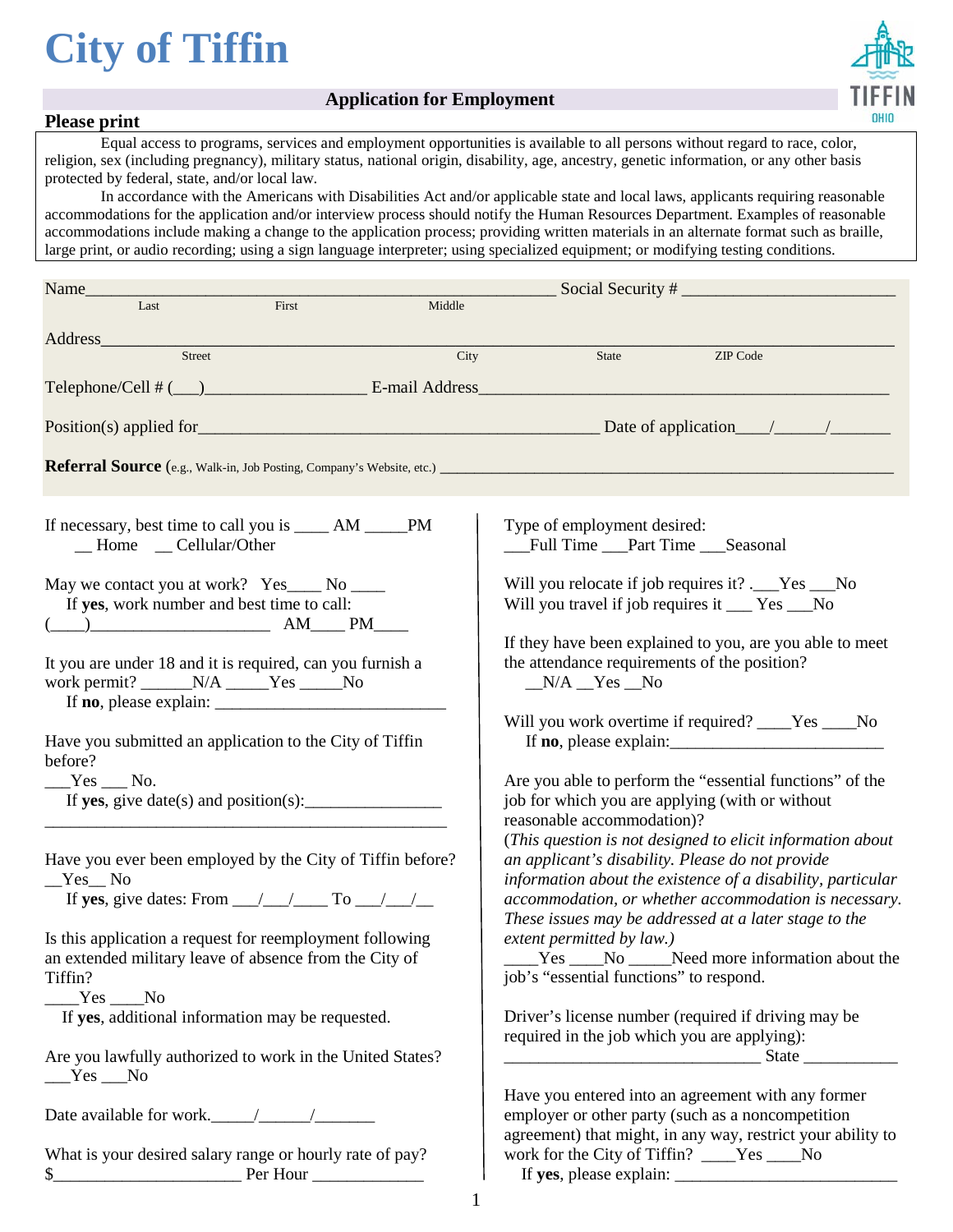| <b>Employment History</b>                                       |             |              |                                                                     |  |  |  |
|-----------------------------------------------------------------|-------------|--------------|---------------------------------------------------------------------|--|--|--|
| Starting with your most recent employer, provide the following. |             |              | Year                                                                |  |  |  |
|                                                                 |             |              | Dates Employed: Month /<br>Year to Month<br>Compensation (Starting) |  |  |  |
| Street address                                                  | City        | State        | ____ Hourly _____ Salary<br>\$<br>per                               |  |  |  |
|                                                                 |             |              | Commission/Bonus/Other Compensation<br>\$                           |  |  |  |
| Starting job title/final job title                              |             |              | Compensation (Final)                                                |  |  |  |
| Immediate supervisor and title (for most recent position held)  |             |              | May we contact for reference?<br>_Yes _No _Later                    |  |  |  |
| Why did you leave?                                              |             |              |                                                                     |  |  |  |
|                                                                 |             |              |                                                                     |  |  |  |
| Summarize the type of work performed and job responsibilities.  |             |              |                                                                     |  |  |  |
| What did you like most about your position?                     |             |              |                                                                     |  |  |  |
| What were the things you liked least about the position?        |             |              |                                                                     |  |  |  |
|                                                                 |             |              | Dates Employed: Month / Year to Month<br>Year<br>$\sqrt{2}$         |  |  |  |
| Street address                                                  | City        | <b>State</b> | Compensation (Starting)<br>____Hourly ______Salary<br>\$<br>per     |  |  |  |
|                                                                 |             |              | Commission/Bonus/Other Compensation<br>$\sim$                       |  |  |  |
| Starting job title/final job title                              |             |              | Compensation (Final)                                                |  |  |  |
| Immediate supervisor and title (for most recent position held)  |             |              | May we contact for reference?<br>$Yes$ $No$ $Later$                 |  |  |  |
|                                                                 |             |              |                                                                     |  |  |  |
| Why did you leave?                                              |             |              |                                                                     |  |  |  |
| Summarize the type of work performed and job responsibilities.  |             |              |                                                                     |  |  |  |
| What did you like most about your position?                     |             |              |                                                                     |  |  |  |
| What were the things you liked lease about the position?        |             |              |                                                                     |  |  |  |
|                                                                 | Telephone # |              | Dates Employed: Month / Year<br>Month<br>Year<br>to                 |  |  |  |
|                                                                 |             |              | Compensation (Starting)                                             |  |  |  |
| Street address                                                  | City        | <b>State</b> | Hourly _______Salary<br>\$<br>per                                   |  |  |  |
| Starting job title/final job title                              |             |              | Commission/Bonus/Other Compensation \$_<br>Compensation (Final)     |  |  |  |
|                                                                 |             |              |                                                                     |  |  |  |
| Immediate supervisor and title (for most recent position held)  |             |              | May we contact for reference?<br>Yes<br>No<br><b>Later</b>          |  |  |  |
| Why did you leave?                                              |             |              |                                                                     |  |  |  |
| Summarize the type of work performed and job responsibilities.  |             |              |                                                                     |  |  |  |
| What did you like most about your position?                     |             |              |                                                                     |  |  |  |
| What were the things you liked lease about the position?        |             |              |                                                                     |  |  |  |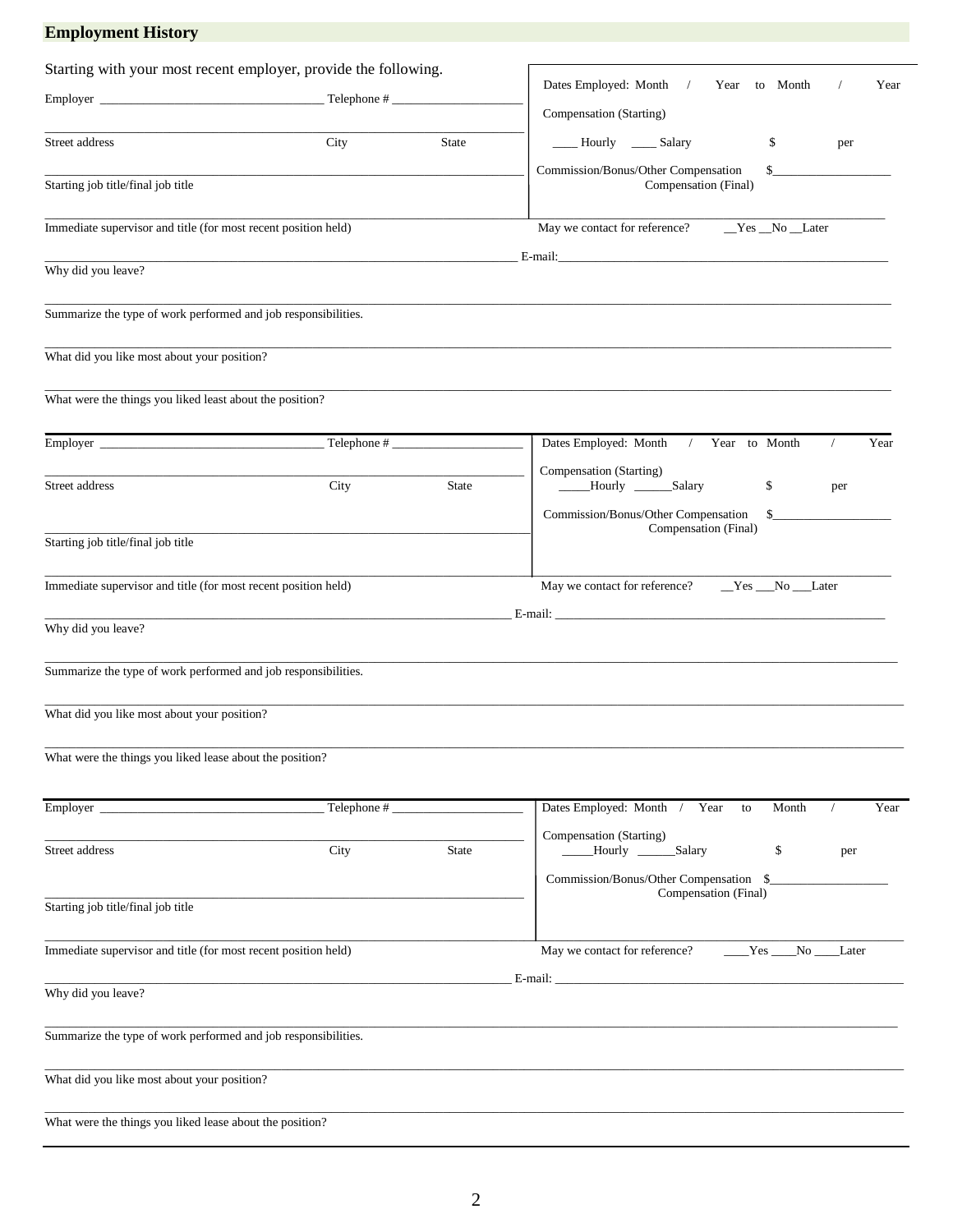| <b>Employment History (continued)</b>                                                                                                                          |                                                                                                                      |              |                                                                   |               |      |
|----------------------------------------------------------------------------------------------------------------------------------------------------------------|----------------------------------------------------------------------------------------------------------------------|--------------|-------------------------------------------------------------------|---------------|------|
|                                                                                                                                                                |                                                                                                                      |              | Dates Employed: Month<br>$\frac{1}{2}$                            | Year to Month | Year |
|                                                                                                                                                                |                                                                                                                      |              | Compensation (Starting)<br>_____Hourly _________ Salary           | \$            | per  |
| Street address                                                                                                                                                 | City                                                                                                                 | <b>State</b> | Compensation/Bonus/Other Compensation \$_<br>Compensation (Final) |               |      |
| Starting job title/final job title                                                                                                                             |                                                                                                                      |              |                                                                   |               |      |
| Immediate supervisor and title (for most recent position held)                                                                                                 |                                                                                                                      |              | May we contact for reference? _______ Yes _____ No _____ Later    |               |      |
| Why did you leave?                                                                                                                                             | <u> 1989 - Johann John Stone, markin film yn y brening yn y brening yn y brening yn y brening y brening yn y bre</u> |              |                                                                   |               |      |
| Summarize the type of work performed and job responsibilities.                                                                                                 |                                                                                                                      |              |                                                                   |               |      |
| What did you like most about your position?                                                                                                                    |                                                                                                                      |              |                                                                   |               |      |
| What were the things you liked lease about the position?                                                                                                       |                                                                                                                      |              |                                                                   |               |      |
|                                                                                                                                                                |                                                                                                                      |              |                                                                   |               |      |
| Explain any gaps in your employment, other than those due to personal illness, injury, or disability.                                                          |                                                                                                                      |              |                                                                   |               |      |
|                                                                                                                                                                |                                                                                                                      |              |                                                                   |               |      |
|                                                                                                                                                                |                                                                                                                      |              |                                                                   |               |      |
|                                                                                                                                                                |                                                                                                                      |              |                                                                   |               |      |
| If not addressed on previous page, have you ever been fired or asked to resign from a job? ____Yes ____No                                                      |                                                                                                                      |              |                                                                   |               |      |
|                                                                                                                                                                |                                                                                                                      |              |                                                                   |               |      |
|                                                                                                                                                                |                                                                                                                      |              |                                                                   |               |      |
|                                                                                                                                                                |                                                                                                                      |              |                                                                   |               |      |
| <b>Skills and Qualifications</b>                                                                                                                               |                                                                                                                      |              |                                                                   |               |      |
| Summarize any special training, skills, languages, licenses, and/or certificates that may assist you in performing the position for which<br>you are applying: |                                                                                                                      |              |                                                                   |               |      |
|                                                                                                                                                                |                                                                                                                      |              |                                                                   |               |      |
|                                                                                                                                                                |                                                                                                                      |              |                                                                   |               |      |
|                                                                                                                                                                |                                                                                                                      |              |                                                                   |               |      |
| <b>Computer Skills</b> (include software titles and level of experience, such as (B)-basic, (I)-intermediate, or (A)-advanced.)                                |                                                                                                                      |              |                                                                   |               |      |
|                                                                                                                                                                |                                                                                                                      |              |                                                                   |               |      |
|                                                                                                                                                                |                                                                                                                      |              |                                                                   |               |      |
|                                                                                                                                                                |                                                                                                                      |              |                                                                   |               |      |
|                                                                                                                                                                |                                                                                                                      |              |                                                                   |               |      |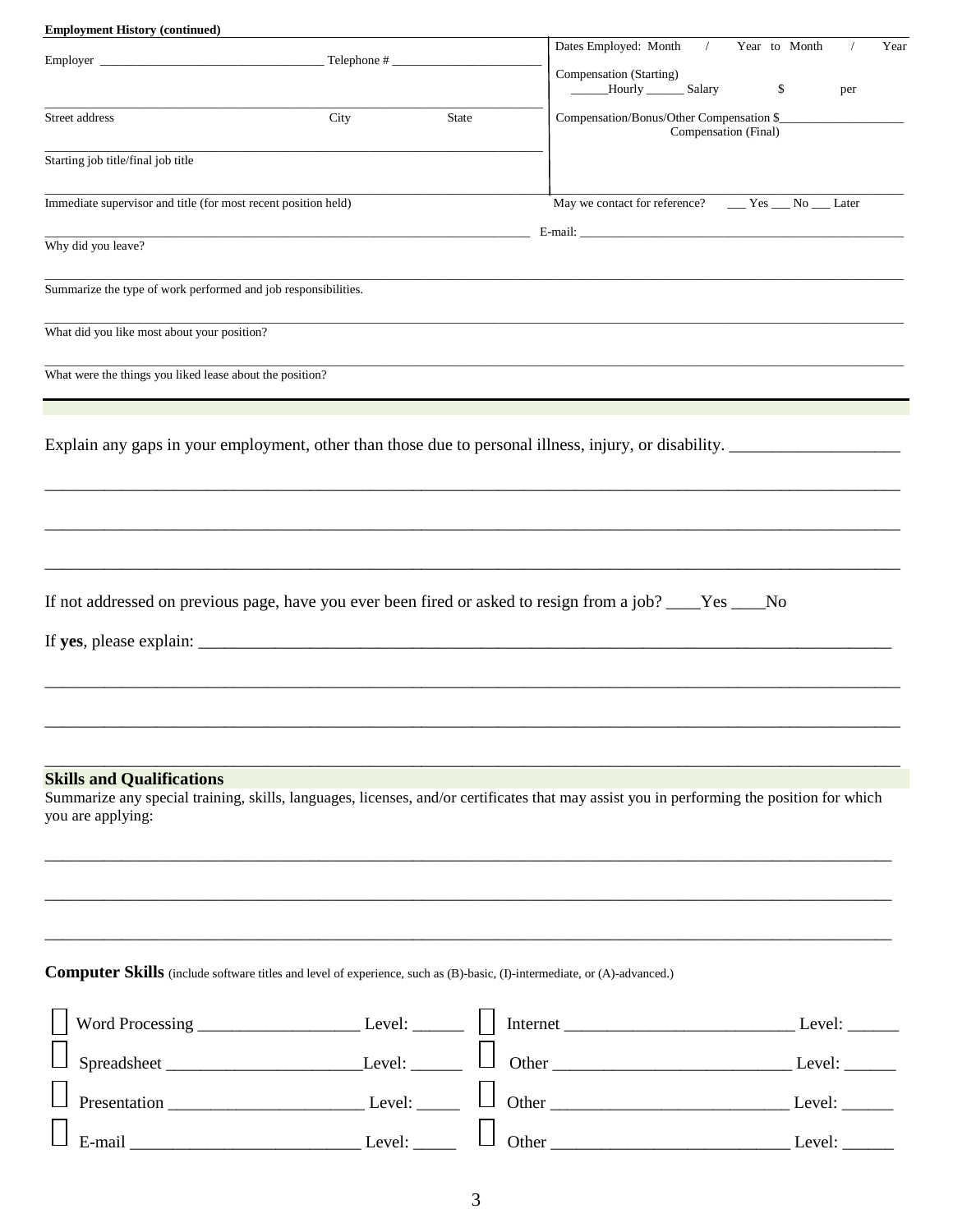#### **Educational Background**

Starting with your most recent school attended, provide the following information.

| <b>School (Include City and State)</b> | # of Years<br><b>Completed</b> | <b>Completed</b>                                                                                                                                                                                                                                          | <b>GPA</b><br><b>Class Rank</b> | <b>Major/Minor</b> |
|----------------------------------------|--------------------------------|-----------------------------------------------------------------------------------------------------------------------------------------------------------------------------------------------------------------------------------------------------------|---------------------------------|--------------------|
|                                        |                                | Diploma __GED<br>Degree                                                                                                                                                                                                                                   |                                 |                    |
|                                        |                                | Diploma __GED<br>$-$ Other                                                                                                                                                                                                                                |                                 |                    |
|                                        |                                | __ Diploma ___GED<br>$\blacksquare$ Other                                                                                                                                                                                                                 |                                 |                    |
|                                        |                                | Diploma __GED<br>Degree<br>Other has been a series of the series of the series of the series of the series of the series of the series of the series of the series of the series of the series of the series of the series of the series of the series of |                                 |                    |

#### **References**

List names and telephone numbers of three business/work references who are *not* previous supervisors. If not applicable, list three school or personal references who are *not* related to you.

| <b>Name</b> | <b>Title</b> | Relationship<br>To You | <b>Telephone</b> | E-mail | # Years<br>Known |
|-------------|--------------|------------------------|------------------|--------|------------------|
|             |              |                        |                  |        |                  |
|             |              |                        |                  |        |                  |
|             |              |                        |                  |        |                  |
| $\sim$      |              |                        |                  |        |                  |

#### **Related Information**

When answering these questions, please exclude any information that would reveal race, color, religion, sex (including pregnancy), military status, national origin, disability, age, ancestry, genetic information, or other similarly protected status.

\_\_\_\_\_\_\_\_\_\_\_\_\_\_\_\_\_\_\_\_\_\_\_\_\_\_\_\_\_\_\_\_\_\_\_\_\_\_\_\_\_\_\_\_\_\_\_\_\_\_\_\_\_\_\_\_\_\_\_\_\_\_\_\_\_\_\_\_\_\_\_\_\_\_\_\_\_\_\_\_\_\_\_\_\_\_\_\_\_\_\_\_\_\_\_\_\_\_\_\_\_\_\_\_\_\_\_\_\_\_

\_\_\_\_\_\_\_\_\_\_\_\_\_\_\_\_\_\_\_\_\_\_\_\_\_\_\_\_\_\_\_\_\_\_\_\_\_\_\_\_\_\_\_\_\_\_\_\_\_\_\_\_\_\_\_\_\_\_\_\_\_\_\_\_\_\_\_\_\_\_\_\_\_\_\_\_\_\_\_\_\_\_\_\_\_\_\_\_\_\_\_\_\_\_\_\_\_\_\_\_\_\_\_\_\_\_\_\_\_\_

\_\_\_\_\_\_\_\_\_\_\_\_\_\_\_\_\_\_\_\_\_\_\_\_\_\_\_\_\_\_\_\_\_\_\_\_\_\_\_\_\_\_\_\_\_\_\_\_\_\_\_\_\_\_\_\_\_\_\_\_\_\_\_\_\_\_\_\_\_\_\_\_\_\_\_\_\_\_\_\_\_\_\_\_\_\_\_\_\_\_\_\_\_\_\_\_\_\_\_\_\_\_\_\_\_\_\_\_\_\_

\_\_\_\_\_\_\_\_\_\_\_\_\_\_\_\_\_\_\_\_\_\_\_\_\_\_\_\_\_\_\_\_\_\_\_\_\_\_\_\_\_\_\_\_\_\_\_\_\_\_\_\_\_\_\_\_\_\_\_\_\_\_\_\_\_\_\_\_\_\_\_\_\_\_\_\_\_\_\_\_\_\_\_\_\_\_\_\_\_\_\_\_\_\_\_\_\_\_\_\_\_\_\_\_\_\_\_\_\_\_

\_\_\_\_\_\_\_\_\_\_\_\_\_\_\_\_\_\_\_\_\_\_\_\_\_\_\_\_\_\_\_\_\_\_\_\_\_\_\_\_\_\_\_\_\_\_\_\_\_\_\_\_\_\_\_\_\_\_\_\_\_\_\_\_\_\_\_\_\_\_\_\_\_\_\_\_\_\_\_\_\_\_\_\_\_\_\_\_\_\_\_\_\_\_\_\_\_\_\_\_\_\_\_\_\_\_\_\_\_\_

\_\_\_\_\_\_\_\_\_\_\_\_\_\_\_\_\_\_\_\_\_\_\_\_\_\_\_\_\_\_\_\_\_\_\_\_\_\_\_\_\_\_\_\_\_\_\_\_\_\_\_\_\_\_\_\_\_\_\_\_\_\_\_\_\_\_\_\_\_\_\_\_\_\_\_\_\_\_\_\_\_\_\_\_\_\_\_\_\_\_\_\_\_\_\_\_\_\_\_\_\_\_\_\_\_\_\_\_\_\_

To what job-related organizations (professional, trade, etc.) do you belong? \_\_\_\_\_\_\_\_\_\_\_\_\_\_\_\_\_\_\_\_\_\_\_\_\_\_\_\_\_\_\_\_\_\_\_\_\_\_\_\_\_\_\_\_\_\_\_\_\_\_

List special accomplishments, publications, awards, etc.\_\_\_\_\_\_\_\_\_\_\_\_\_\_\_\_\_\_\_\_\_\_\_\_\_\_\_\_\_\_\_\_\_\_\_\_\_\_\_\_\_\_\_\_\_\_\_\_\_\_\_\_\_\_\_\_\_\_\_\_\_\_\_\_\_

List any relevant volunteer work. \_\_\_\_\_\_\_\_\_\_\_\_\_\_\_\_\_\_\_\_\_\_\_\_\_\_\_\_\_\_\_\_\_\_\_\_\_\_\_\_\_\_\_\_\_\_\_\_\_\_\_\_\_\_\_\_\_\_\_\_\_\_\_\_\_\_\_\_\_\_\_\_\_\_\_\_\_\_\_\_\_\_\_

Is there any other job-related information you want us to know about you?

\_\_\_\_\_\_\_\_\_\_\_\_\_\_\_\_\_\_\_\_\_\_\_\_\_\_\_\_\_\_\_\_\_\_\_\_\_\_\_\_\_\_\_\_\_\_\_\_\_\_\_\_\_\_\_\_\_\_\_\_\_\_\_\_\_\_\_\_\_\_\_\_\_\_\_\_\_\_\_\_\_\_\_\_\_\_\_\_\_\_\_\_\_\_\_\_\_\_\_\_\_\_\_\_\_\_\_\_\_\_